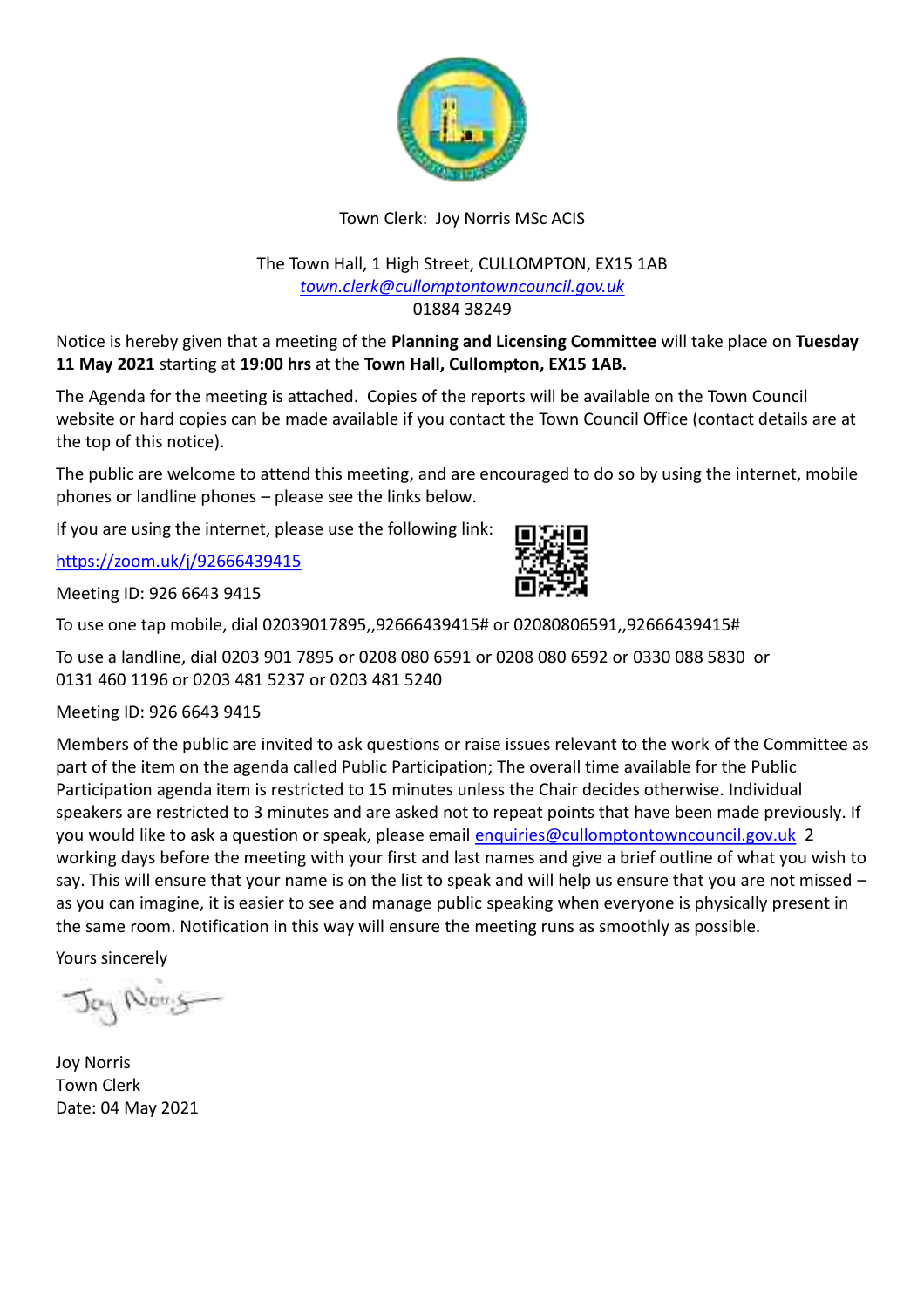# **AGENDA**

#### **Planning and Licensing Committee 11 May 2021**

#### **Committee Membership:** All Councillors

**PUBLIC PARTICIPATION:** 15 minutes is set aside as a specific agenda item to enable members of the public to bring issues relevant to Cullompton to the attention of Councillors. Up to 3 minutes is allowed for each person. Members of the public will only be permitted to speak during the Public Participation agenda item.

#### 1. **Chair's Announcements**

The Chair may make announcements relevant to the work of the Committee. Note: Announcements are for information only and not for debate, discussion or questioning.

## 2. **Apologies for Absence**

To receive apologies for absence from Councillors unable to attend the meeting.

## 3. **Declarations of Interests**

To receive any Declarations of Interest from Councillors and Officers in respect of matters to be considered at this meeting, together with an appropriate statement regarding the nature of the interest.

Councillors and Officers are reminded of the requirement to declare any interest, including the type of interest, and reason for that interest, either at this stage of the meeting or as soon as they become aware of that interest.

# 4. **Public Participation**

15 minutes is set aside at the beginning of the meeting to enable members of the public to raise matters which are relevant to the work of the Committee. Up to 3 minutes is allowed for each question. It may not be possible to reply straightaway and the question may only be noted and a written response sent at a later date.

# 5. **Minutes**

To approve the Minutes of the Planning and Licensing Committee as follows:

- a. 25 March 2021 (Supporting Paper A).
- b. 1 April 2021 (Supporting Paper B).
- c. 8 April 2021 (Supporting Paper C).

# 6. **Planning Matters**

To consider and make comment on the following planning applications received by the Planning Authority and available to view on the [Planning Portal](https://planning.middevon.gov.uk/online-applications/) (Supporting Paper D):

- a. Oaklands, Cullompton [\(21/00669/HOUSE\)](https://planning.middevon.gov.uk/online-applications/applicationDetails.do?activeTab=documents&keyVal=QR6T0CKS07T00). Erection of single storey side extension.
- b. 7 Colebrooke Lane, Cullompton [\(21/00566/HOUSE\)](https://planning.middevon.gov.uk/online-applications/applicationDetails.do?activeTab=documents&keyVal=QQFCLJKS05K00). Erection of single storey side extension.